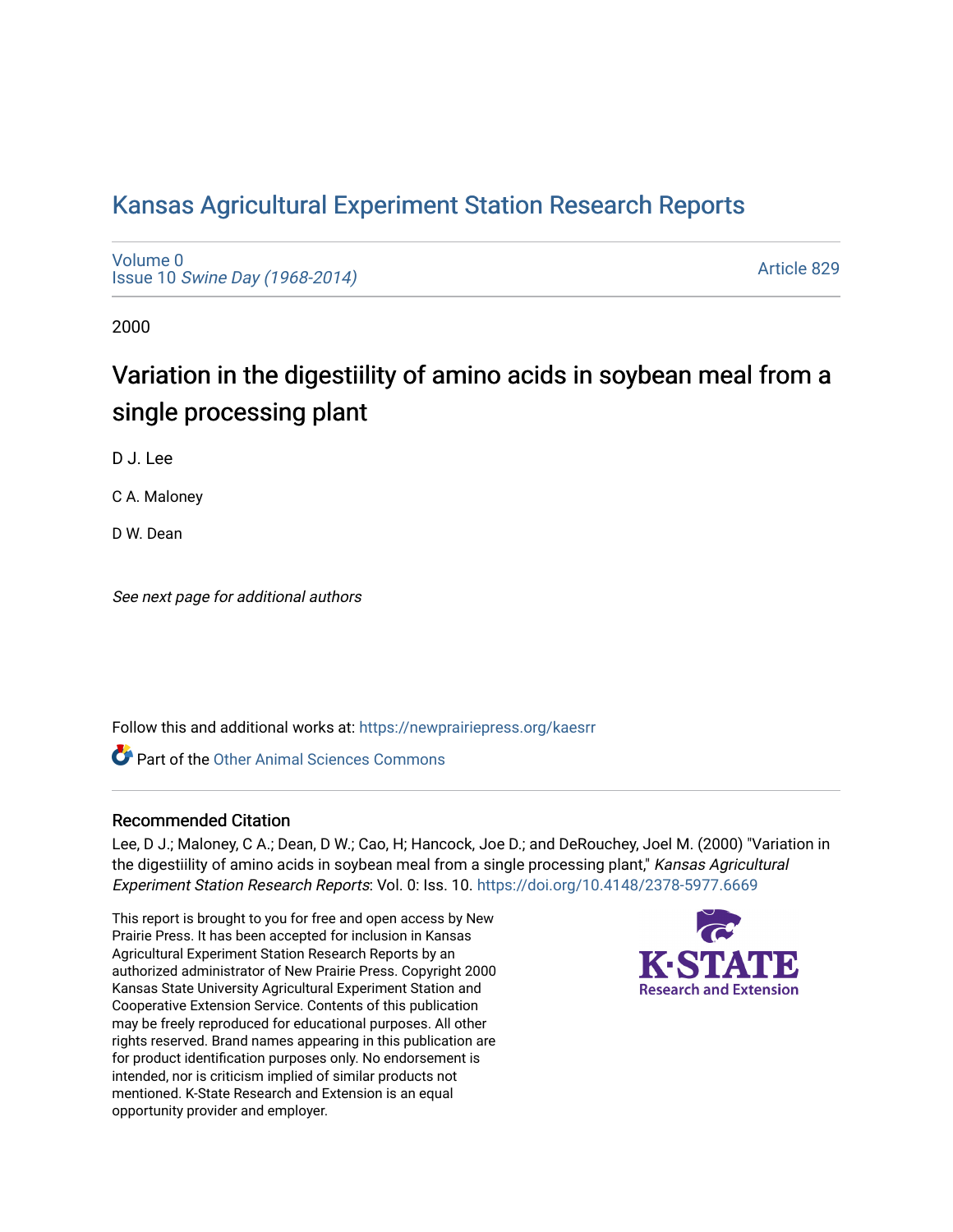### Variation in the digestiility of amino acids in soybean meal from a single processing plant

#### Abstract

Digestibilities of amino acids among samples of soybean meal (SBM) collected during a fall harvest season (4 collections made 15 d apart) were similar, except that true digestibility from tryptophan was lower for a sample collected on d 30 of the experiment vs SMB samples collected on the other dates. Our data suggest that proximate components and amino acid digestibilities of the SBM were very consistent and uniform during the 45 d of sample collection in one processing plant.; Swine Day, Manhattan, KS, November 16, 2000

#### Keywords

Swine day, 2000; Kansas Agricultural Experiment Station contribution; no. 01-138-S; Report of progress (Kansas State University. Agricultural Experiment Station and Cooperative Extension Service); 858; Swine; Soybean meal; Digestibility; Amino acids

#### Creative Commons License



This work is licensed under a [Creative Commons Attribution 4.0 License](https://creativecommons.org/licenses/by/4.0/).

#### Authors

D J. Lee, C A. Maloney, D W. Dean, H Cao, Joe D. Hancock, and Joel M. DeRouchey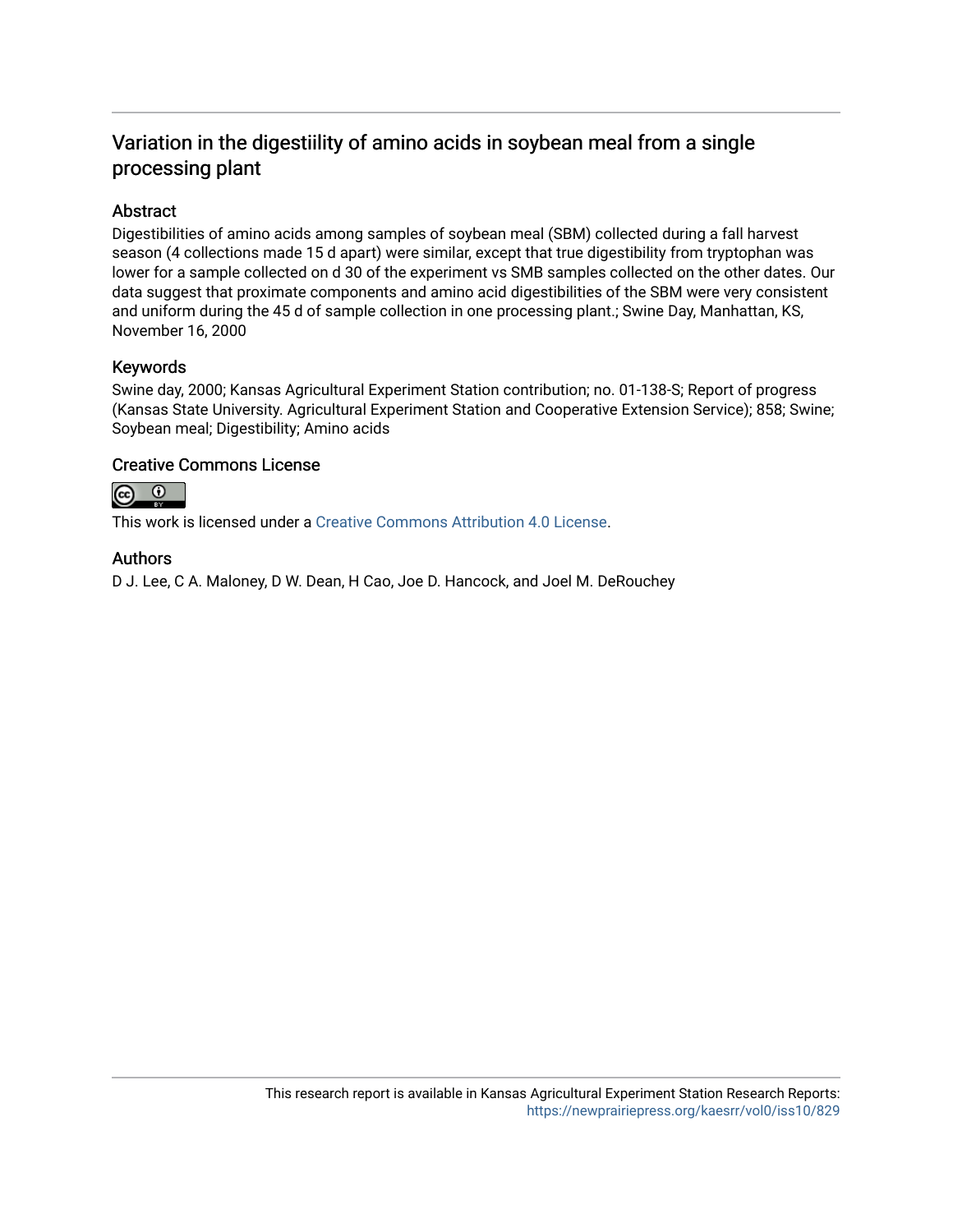#### **VARIATION IN THE DIGESTIILITY OF AMINO ACIDS IN SOYBEAN MEAL FROM A SINGLE PROCESSING PLANT1,2**

*D. J. Lee, J. D. Hancock, J. M. DeRouchey, C. A. Maloney, D. W. Dean, and H. Cao*

#### **Summary**

Digestibilities of amino acids among samples of soybean meal (SBM) collected during a fall harvest season (4 collections made 15 d apart) were similar, except that true digestibility from tryptophan was lower for a sample collected on d 30 of the experiment vs SMB samples collected on the other dates. Our data suggest that proximate components and amino acid digestibilities of the SBM were very consistent and uniform during the 45 d of sample collection in one processing plant.

(Key Words: Soybean Meal, Digestibility, Amino Acids.)

#### **Introduction**

Soybean meal (SBM) is the most commonly used protein source in diets for pigs because of its high protein content and low cost. However, concern still exists about variability in protein content and quality that might result from inconsistencies in processing conditions at soybean crushing plants. To inactivate antinutritional factors, heat is applied during production of SBM. However, if too much heat is applied, nutrient availability can be compromised. This perceived variability in content and quality of protein is of concern to soybean processors because of other high quality amino acid sources (e.g., fishmeal, canola meal, and miscellaneous animal protein sources) that compete with SBM produced in the United States. Thus, an experiment was designed with the objectives:  $1)$  to gain an understanding of the variation encountered in the nutrient content of SBM processed within a single plant over several weeks and 2) to determine the apparent and true amino acid digestibilities in these same SBM samples.

#### **Procedures**

Four samples (181 kg each) of soybean meal (SBM) were acquired 15 days apart (d 0, 15, 30 and 45) from a soybean processing plant in northeast Kansas (Bunge Corp. Soybean Processing, Emporia, KS) during a fall harvest season. These SBM samples were compared to an SBM control that originated from the fall harvest in Ohio and a soy protein concentrate (Central Soya, in Decater, IN). Casein (Carl Ackey, Lewisburg, OH) was used to formulate a low protein diet to allow estimation of endogenous losses and to allow calculation of true digestibility of amino acids. All diets (except the casein-based formulation) were cornstarch-based and formulated to 17% CP, (4.44% CP for the casein diet), .9% Ca, and .75% P (Table 1). Vitamins and minerals were added to meet or exceed NRC (1998) recommendations.

Nine barrows (55 lb initial BW) were fitted surgically with a simple T-cannula

<sup>1</sup>This study was done in collaboration with North Carolina State University; University of Illinois; The Ohio State University; and Wageningen Agriculture University, the Netherlands.

<sup>2</sup>Appreciation is extended to the Illinois Soybean Program Operating Board (ISPOB) for financial assistance.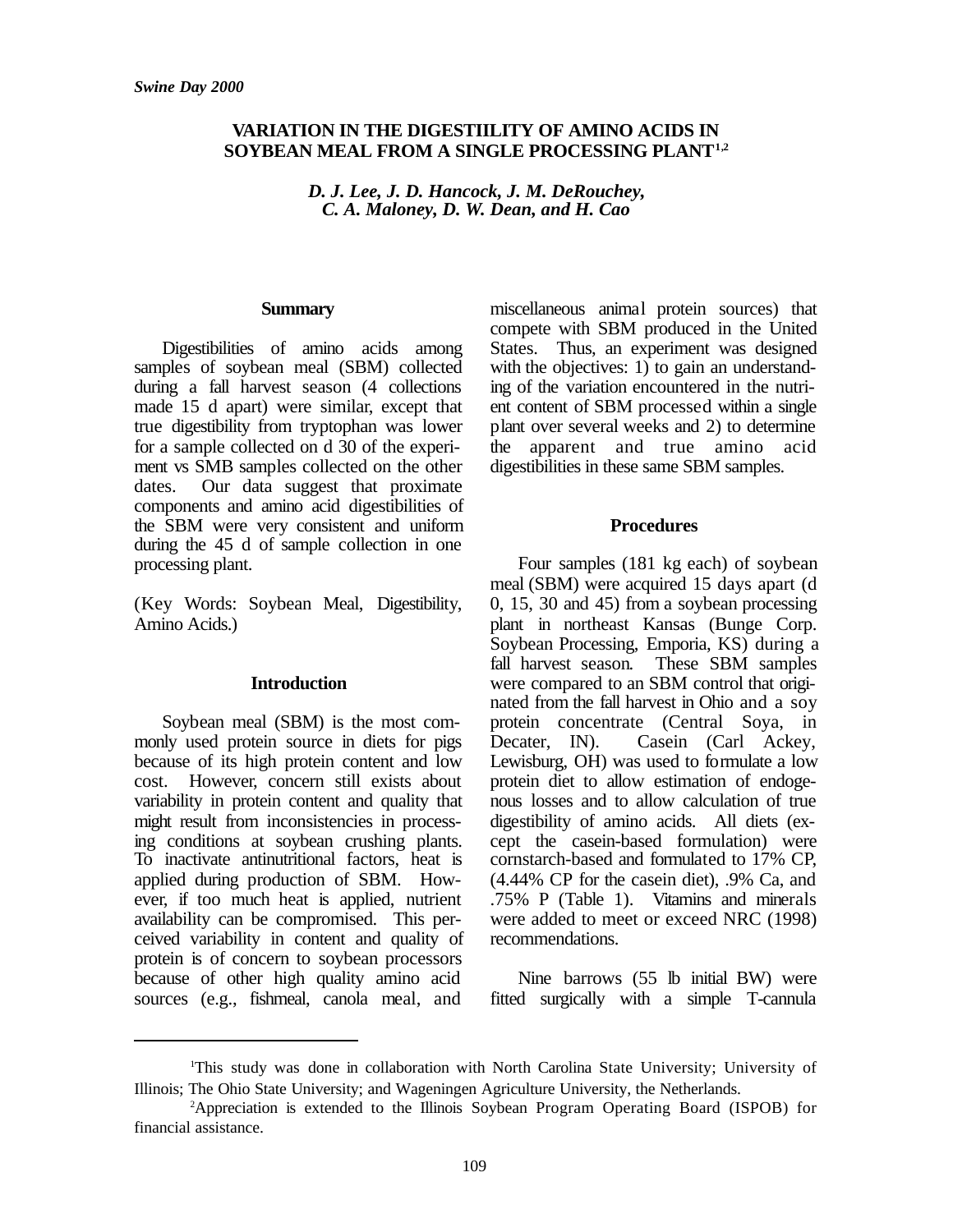approximately 6 inches anterior to the ileocecal valve. Following surgery, pigs were housed in steel metabolism crates (4.9 ft  $\times$ .1.6 ft) in a temperature-controlled  $(72^{\circ}F)$ room during a 10-d recovery period. At the end of the recovery period, the pigs were weighed and assigned randomly to treatments in a  $7 \times 7$  Latin square design (pig and period as blocking criteria).

Feed was provided at 7:00 a.m. and 7:00 p.m. each day using the equation: daily feed allowance =  $BW^{.75} \times .09$ . Chromic oxide (.5%) was added as an indigestible marker to allow determination of apparent digestibility coefficients. The pigs were allowed 5 d for adjustment to diet followed by 2 d of digesta collection (from  $7:00$  a.m. to  $7:00$  p.m.). Collections of digesta were made every 20 to 30 min, emptied into a plastic container, and frozen. Upon completion of the collection period, the samples were thawed and homogenized, and subsamples were re-frozen until they could be lyophilized and ground for laboratory analyses.

Amino acid analyses were performed on the ileal collection for each pig along with the soy samples and diets. Diet and ileal samples were analyzed for dry matter, chromium, ash, crude protein, fat, fiber, and amino acid concentrations. Color of the SBM samples was characterized using Hunter Lab  $(L^*, a^*, b^*)$  to give indications of surface lightness, redness, and yellowness, respectively. The soy products also were analyzed for urease activity, protein solubility in a KOH solution, and protein dispersibility in water.

Data from the digestibility experiment were analyzed as a Latin square design using the GLM procedure of SAS. The statistical model included the effects of pig, period, and treatment (protein source). Means were separated using the LSD procedure.

#### **Results and Discussion**

Dry matter concentrations for the protein sources (Table 2) were very similar (ranging from 88.5 to 90.2%). Likewise, other proximate components (i.e., N, ether extract,

crude fiber, ash, and nitrogen free extract) and amino acid concentrations were typical for the protein sources and similar among the SBM samples. However, chemical analyses are not good indicators of differences in nutrient digestibility that can result from variation in processing (e.g., over- or underheating). Instead, soybean processors prefer a urease index between .02 and .2 )pH to indicate adequate thermal treatment. For our experiment, urease indexes ranged from .01 to .03 )pH, suggesting that heat treatment was adequate to inactivate the protease inhibitors found in raw soybeans.

Another assay that can be used to detect over/underprocessing is color determination using the Hunter miniscan. Our SBM samples had Hunter L\* values ranging from 61.5 to 71.8,  $a^*$  values from 4.7 to 5.9, and  $b^*$ values from 31.2 to 38.4. The control SBM (from Ohio) had a Hunter  $L^*$  value of 71.1,  $a^*$  value of 5.0, and  $b^*$  value of 31.9. Thus, all of the SBM samples used in our experiment were similar in color, suggesting similar processing conditions.

Endogenous losses of amino acids (Table 3) were determined by feeding pigs a caseinbased diet. This allowed calculation of true digestibility of amino acids. For example endogenous lysine losses ranged from .44 to .58 and averaged .51%. The underlying assumption in calculating true digestibility using this procedure is that the protein within the casein was 100% digestible.

For digestibility of nutrients, the soy protein concentrate had lower apparent and true digestibility coefficients for several of the amino acids compared to the SBM treatments (Table 4). This response is difficult to explain, because most known antinutritional factors (e.g., lectins, protease inhibitors, oligosaccharides, and antigenic constituents) in soy protein concentrates supposedly are either removed or inactivated by a hot alcohol wash before toasting or extruding.

As for the SBM treatments, apparent digestibility of DM was greater for the SBM control and the sample collected on d 15 vs the samples collected on d 0 and 45 ( $P < .05$ ).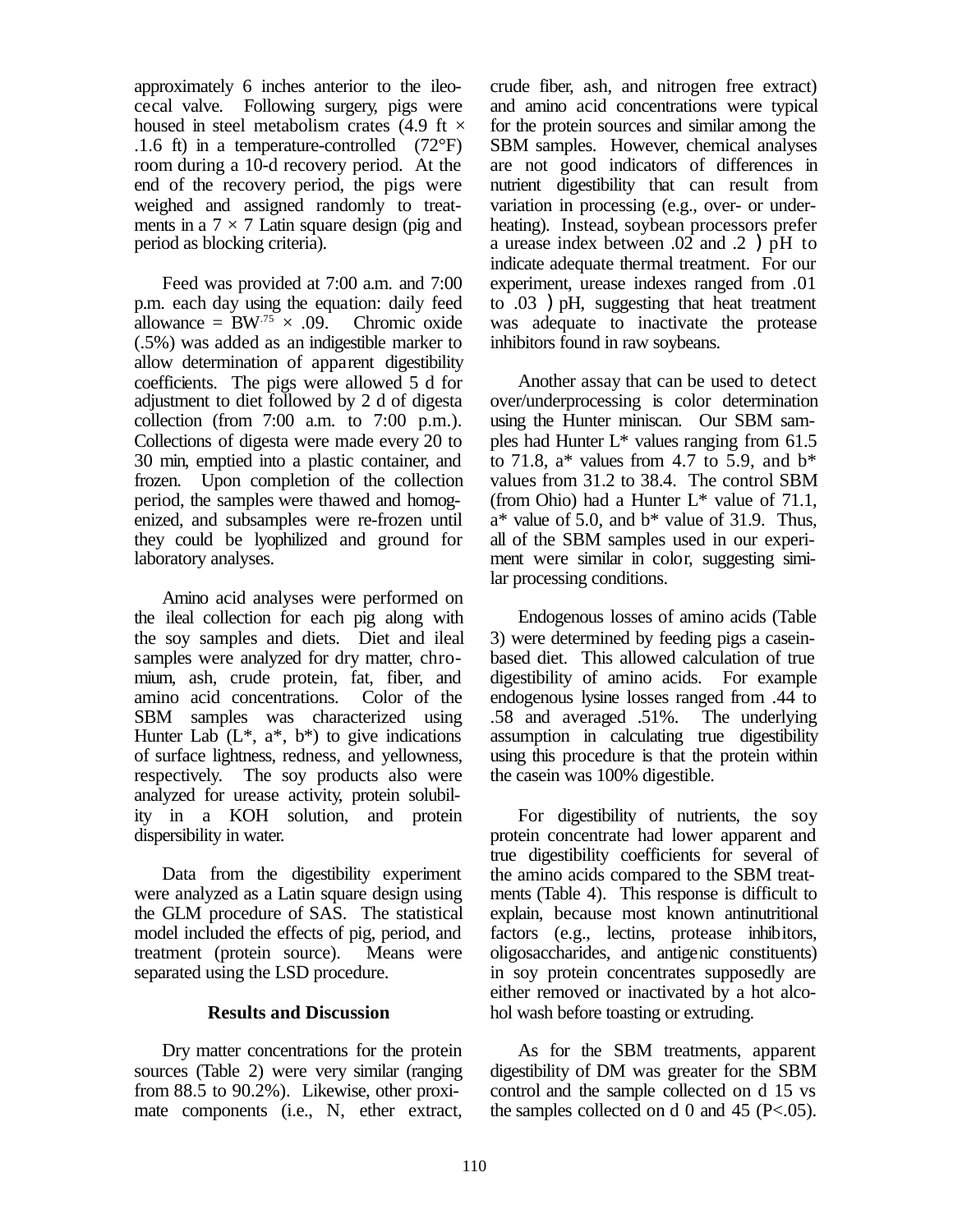Apparent digestibility of N was similar among the various SBM samples (P>.05) but the SBM control did have greater apparent digestibility of Ile and greater true digestibilities of Ile, Leu, and Val than the SBM collected on d 0 (P<.05). Also, the SBM control had greater apparent digestibilities of Ile and Thr and greater true digestibilities of His, Ile, Trp, and Val than the SBM collected on d  $30$  (P<.05). Among the SBM samples collected on d 0, 15, 30, and 45, only one response criterion (true digestibility of Trp for d 0 vs d 30) was different, with values being similar to those reported by the NRC for SBM (47.5% CP). Thus, the differences in digestibilities of nutrients and amino acids for the SBM samples collected on different dates were inconsistent and small in magnitude.

In conclusion, our results indicate that day of processing at a single crushing plant probably is not a major source of variability in the nutritional value of soybean meal. However, several differences in the apparent and true digestibilities of amino acids did occur among the soybean meal control (from Ohio), the soy protein concentrate, and the soybean meal samples that we collected in Kansas. Those differences suggest that variation (sometimes considerable) in soy products does exist.



#### **Eldo Heller, Breeding Barn Manager.**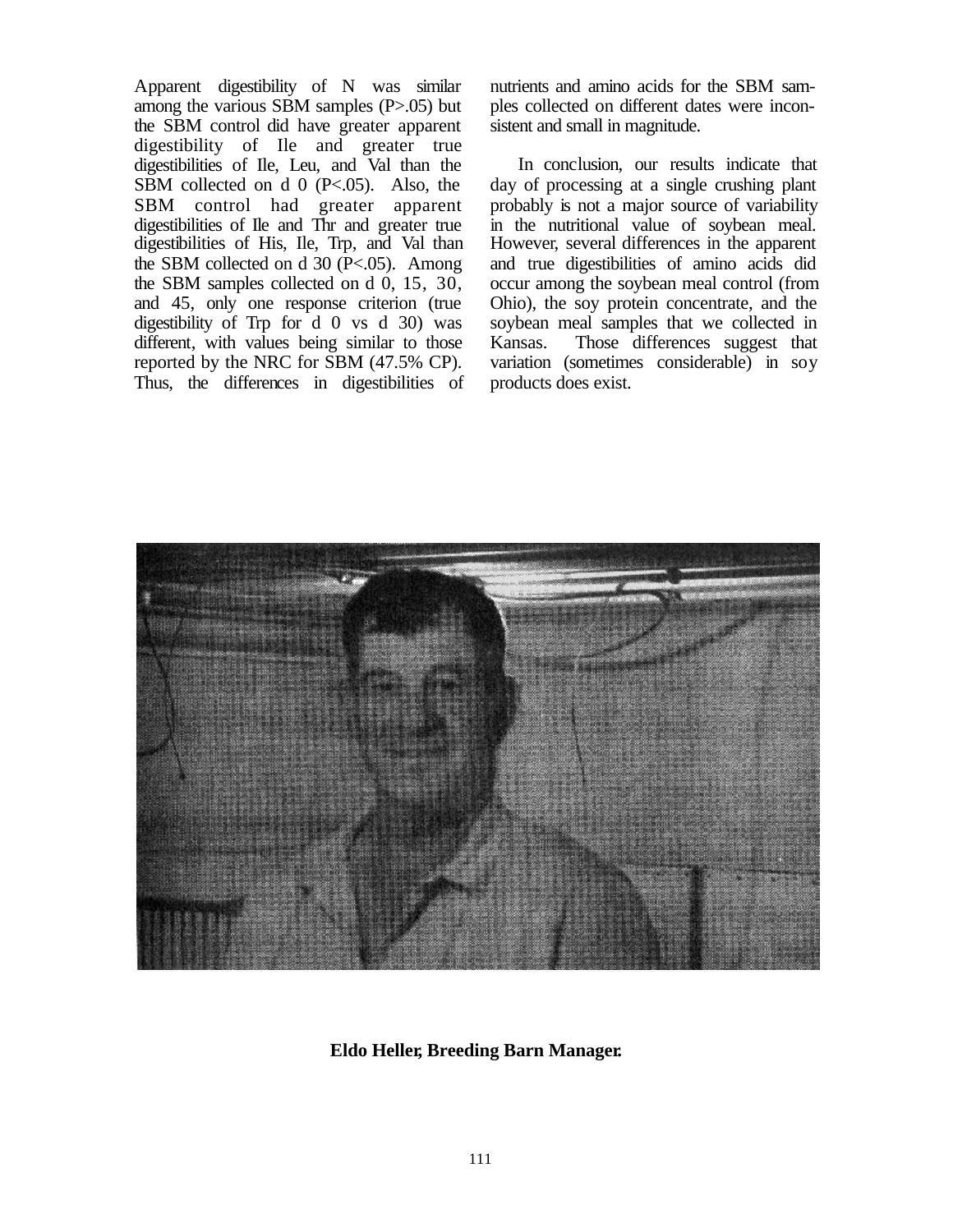|                             |                        |                    | Soybean Meals <sup>a</sup> |                 |       |                 |        |
|-----------------------------|------------------------|--------------------|----------------------------|-----------------|-------|-----------------|--------|
| Item, %                     | <b>Soy Concentrate</b> | <b>SBM</b> Control | d <sub>0</sub>             | d <sub>15</sub> | d 30  | d <sub>45</sub> | Casein |
| Corn starch                 | 46.00                  | 38.10              | 37.28                      | 37.54           | 38.31 | 37.14           | 61.60  |
| Sucrose                     | 20.00                  | 20.00              | 20.00                      | 20.00           | 20.00 | 20.00           | 20.00  |
| Soybean meal                |                        | 35.25              | 36.07                      | 35.81           | 35.04 | 36.21           |        |
| Soy protein concentrate     | 27.00                  |                    |                            |                 |       |                 |        |
| Casein                      |                        |                    |                            |                 |       |                 | 5.00   |
| Cellulose fiber             |                        |                    |                            |                 |       |                 | 5.00   |
| Corn oil                    | 2.00                   | 2.00               | 2.00                       | 2.00            | 2.00  | 2.00            | 2.00   |
| Salt                        | .35                    | .35                | .35                        | .35             | .35   | .35             | .40    |
| Dicalcium phosphate         | 3.00                   | 3.00               | 3.00                       | 3.00            | 3.00  | 3.00            | 3.00   |
| Limestone                   | .45                    | .45                | .45                        | .45             | .45   | .45             | .60    |
| Vitamins and minerals       | .35                    | .35                | .35                        | .35             | .35   | .35             | .35    |
| Chromic oxide               | .50                    | .50                | .50                        | .50             | .50   | .50             | .50    |
| Potassium carbonate (55% K) | .35                    |                    |                            |                 |       |                 | 1.40   |
| Magnesium oxide (58% Mg)    | $\frac{3}{4}$          |                    |                            |                 |       |                 | .15    |
| <b>Calculated Analysis</b>  |                        |                    |                            |                 |       |                 |        |
| CP                          | 17.00                  | 17.00              | 17.00                      | 17.00           | 17.00 | 17.00           | 4.44   |
| Lysine                      | 1.03                   | 1.05               | 1.05                       | 1.05            | 1.05  | 1.05            | .37    |
| Ca                          | .90                    | .90                | .90                        | .90             | .90   | .90             | .90    |
| P (total)                   | .75                    | .75                | .75                        | .75             | .75   | .75             | .61    |
| <b>Analyzed Values</b>      |                        |                    |                            |                 |       |                 |        |
| CP                          | 16.99                  | 16.29              | 17.94                      | 17.41           | 17.42 | 16.11           | 5.51   |
| Lysine                      | 1.04                   | 1.07               | 1.19                       | 1.29            | 1.04  | 1.07            | .38    |

**Table 1. Compositions of Diets**

<sup>a</sup>Soybean meals were acquired from Bunge Corp. Soybean Processing of Emporia, KS.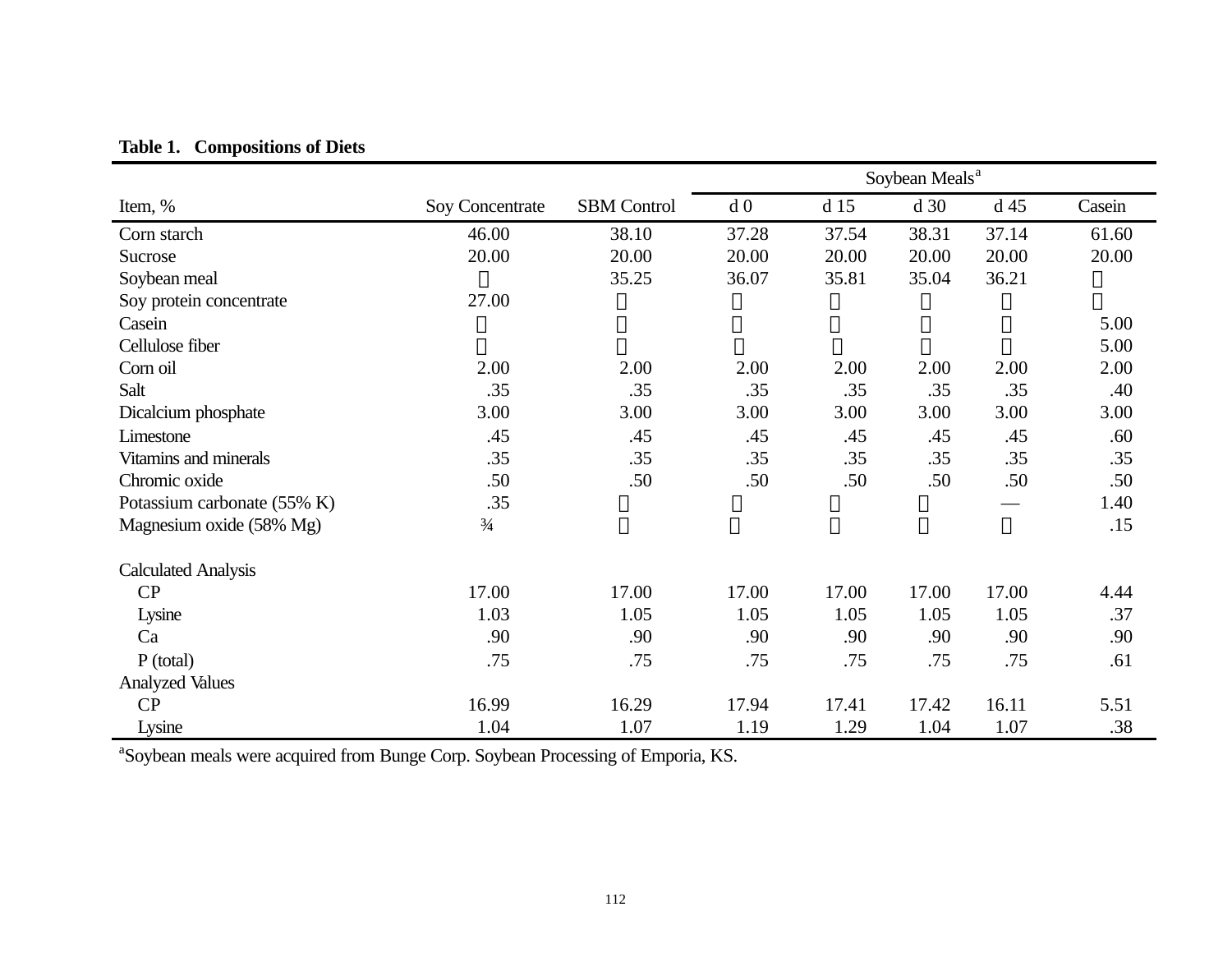|                                   |           |                    | Soybean Meals <sup>a</sup> |       |                 |                 |                  |
|-----------------------------------|-----------|--------------------|----------------------------|-------|-----------------|-----------------|------------------|
| Item                              | Soy Conc. | <b>SBM</b> Control | d <sub>0</sub>             | d 15  | d <sub>30</sub> | d <sub>45</sub> | Casein           |
| Proximate Components <sup>b</sup> |           |                    |                            |       |                 |                 |                  |
| DM, %                             | 90.2      | 90.0               | 88.8                       | 88.7  | 88.6            | 88.5            | 89.9             |
| N, %                              | 68.1      | 54.4               | 56.3                       | 56.3  | 56.3            | 56.3            | 98.1             |
| Ether extract, %                  | .6        | $2.5$              | 2.0                        | 1.9   | 1.7             | 1.9             | $\cdot$          |
| Crude fiber, %                    | 3.9       | 3.4                | 3.9                        | 3.6   | 3.7             | 3.6             | $\cdot$ 1        |
| Ash, $%$                          | 7.8       | 7.2                | 8.2                        | 8.1   | 8.3             | 8.3             | 3.9              |
| Nitrogen free extract, %          | 9.9       | 22.9               | 18.5                       | 19.0  | 18.7            | 18.5            | $\boldsymbol{0}$ |
| Urease index, $\Delta pH$         | .03       | .03                | .03                        | .01   | .03             | .03             |                  |
| Trypsin inhibitor, mg/g           | .50       | .48                | .51                        | .55   | .57             | .62             |                  |
| Hunter L <sup>*</sup>             | 67.2      | 71.1               | 61.5                       | 70.8  | 71.4            | 71.8            | 53.8             |
| $a^*$                             | 4.7       | 5.0                | 5.9                        | 4.9   | 4.7             | 5.0             | 6.6              |
| $b^*$                             | 36.6      | 31.9               | 38.4                       | 32.3  | 32.1            | 31.2            | 38.7             |
| Protein solubility index, %       | 54.1      | 79.5               | 79.7                       | 77.8  | 79.7            | 80.7            | 96.3             |
| Protein dispersability index, %   | 4.1       | 28.0               | 26.4                       | 27.7  | 33.4            | 33.8            |                  |
| Indispensable amino acid, %       |           |                    |                            |       |                 |                 |                  |
| Arginine                          | 4.68      | 3.58               | 3.53                       | 3.59  | 3.58            | 3.57            | 3.03             |
| Histidine                         | 1.74      | 1.30               | 1.40                       | 1.37  | 1.35            | 1.34            | 2.43             |
| Isoleucine                        | 2.94      | 2.17               | 210                        | 2.16  | 2.22            | 2.17            | 4.00             |
| Leucine                           | 4.97      | 3.69               | 3.73                       | 3.78  | 3.79            | 3.76            | 7.68             |
| Lysine                            | 4.08      | 2.99               | 3.07                       | 3.12  | 3.13            | 3.11            | 6.39             |
| Methionine                        | .81       | .66                | .71                        | .71   | .74             | .73             | 2.35             |
| Phenylalanine                     | 3.24      | 2.44               | 2.60                       | 2.58  | 2.55            | 2.54            | 4.31             |
| Threonine                         | 2.55      | 1.87               | 1.85                       | 1.84  | 1.85            | 2.84            | 3.52             |
| Tryptophan                        | .83       | .61                | .79                        | .74   | .76             | .77             | 1.17             |
| Valine                            | 3.15      | 2.34               | 2.17                       | 2.25  | 2.33            | 2.29            | 5.24             |
| Total                             | 28.99     | 21.65              | 21.95                      | 22.14 | 22.30           | 22.12           | 40.12            |
| Dispensable amino acids, %        | 30.52     | 22.66              | 22.69                      | 23.13 | 23.34           | 23.22           | 42.51            |

## **Table 2. Chemical Analyses of Protein Sources, %**

<sup>a</sup>Soybean meals were acquired from Bungee Corp. Soybean Processing, Emporia, KS.

b<sub>Dry</sub> matter basis.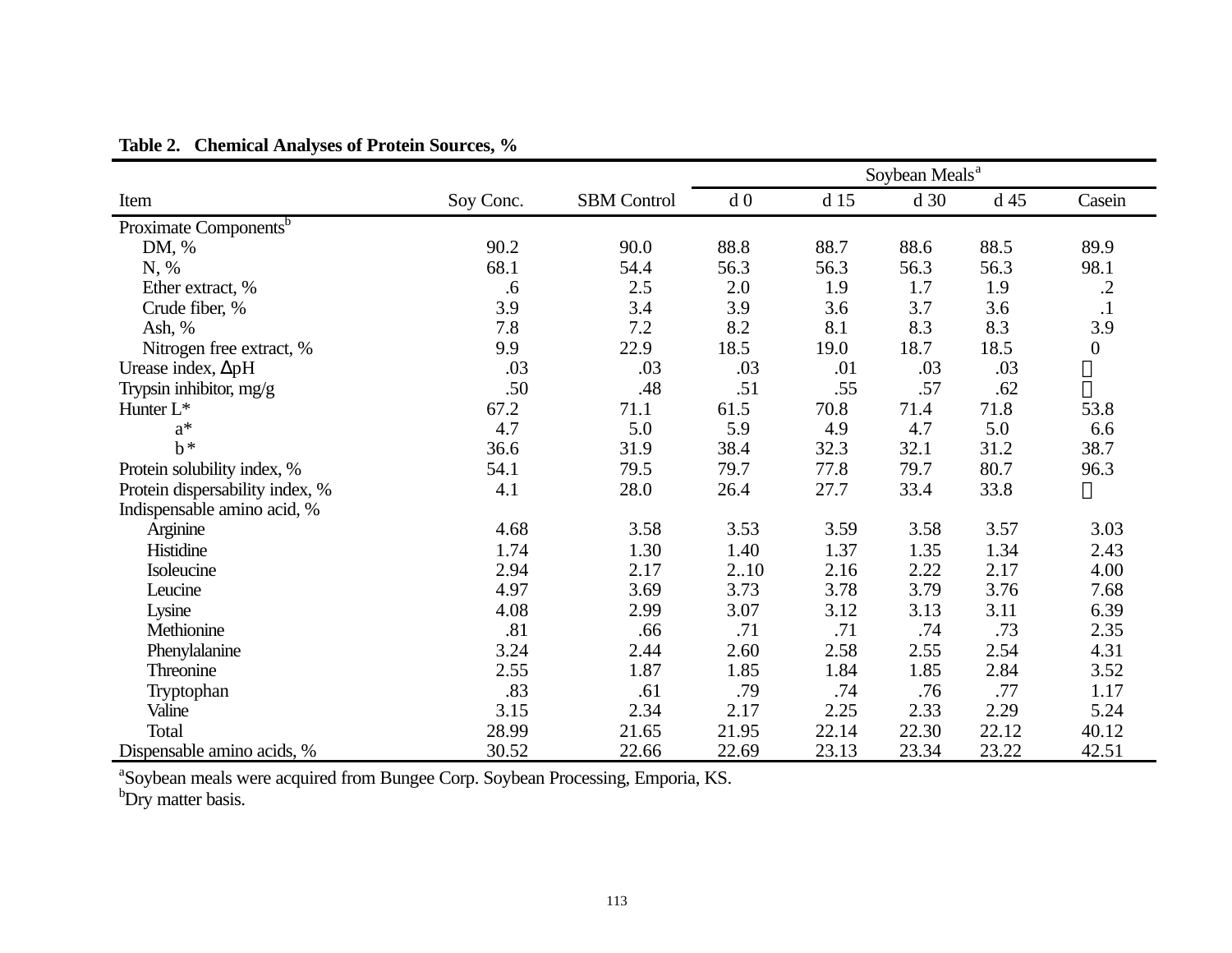|                | Indispensable Amino Acids |           |            |         |        |            |               |           |            |        |
|----------------|---------------------------|-----------|------------|---------|--------|------------|---------------|-----------|------------|--------|
| Period         | Arginine                  | Histidine | Isoleucine | Leucine | Lysine | Methionine | Phenylalanine | Threonine | Tryptophan | Valine |
|                | .52                       | .24       | .50        | .72     | .58    | .12        | .41           | .62       | .14        | .59    |
| $\overline{2}$ | .72                       | .20       | .42        | .62     | .44    | .11        | .35           | .63       | .13        | .52    |
| 3              | .50                       | .24       | .60        | .77     | .59    | .17        | .40           | .74       | .17        | .65    |
| 4              | 1.14                      | .24       | .65        | .74     | .50    | .17        | .36           | .87       | .18        | .67    |
| 5              | .54                       | .23       | .60        | .77     | .49    | .15        | .38           | .74       | .10        | .58    |
| 6              | .56                       | .29       | .84        | .92     | .52    | .17        | .46           | .92       | .19        | .84    |
| 7              | .91                       | .26       | .59        | .79     | .51    | .13        | .40           | .78       | .13        | .64    |
| Mean           | .70                       | .24       | .60        | .76     | .52    | .15        | .39           | .76       | .15        | .64    |

**Table 3. Endogenous Lossesof Amino Acids in Pigs, g/dab**

<sup>a</sup>Values were obtained by feeding a purified diet with 5% added casein.

<sup>b</sup>Values are reported on a dry matter basis.